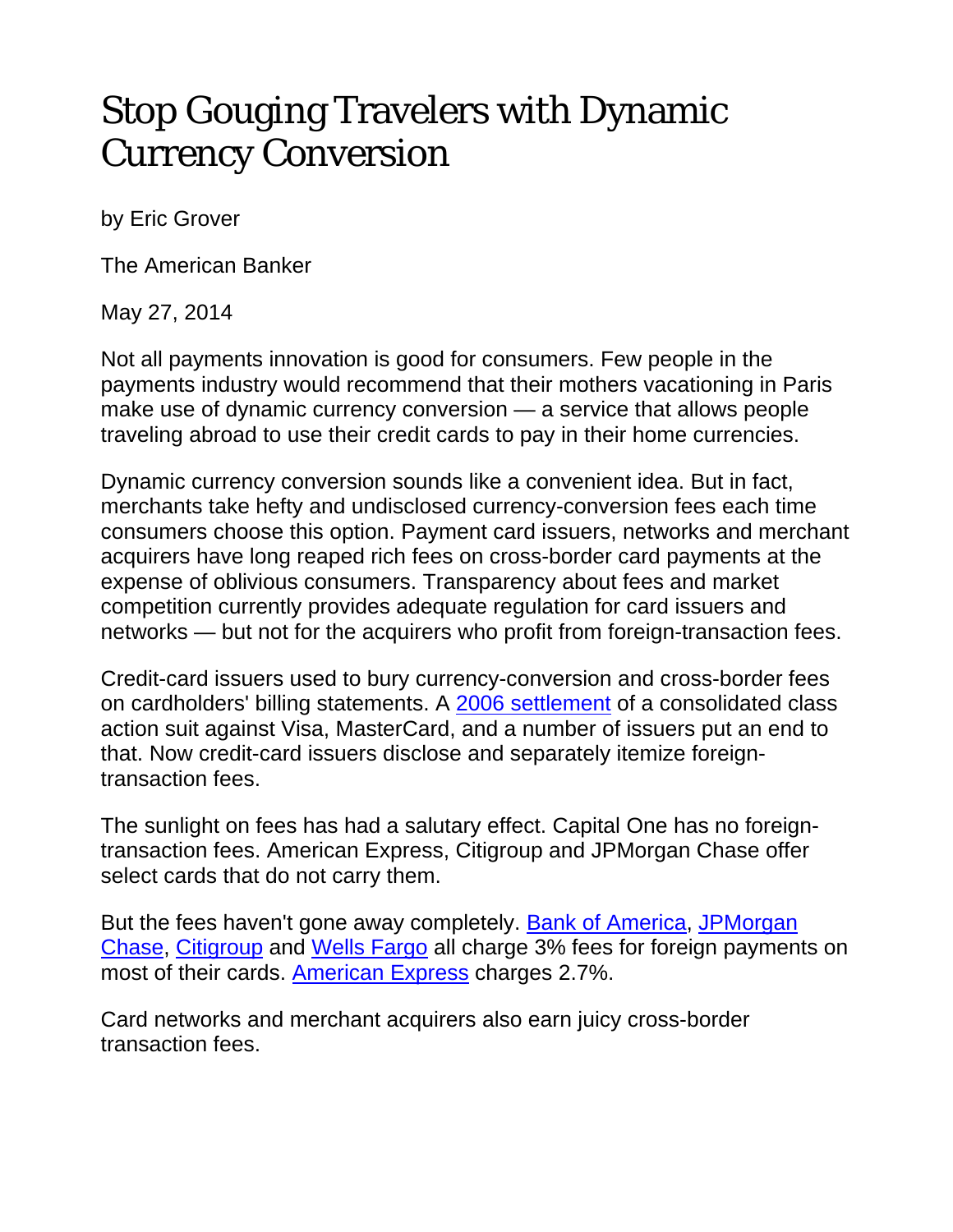Visa charges credit-card issuers 100 basis points and acquirers 85 basis points on most cross-border transactions — tenfold typical licensing and processing fees for domestic payments.

Not to be left out of the cross-border-fee bonanza, merchant acquirers turned to specialists such as such as Planet Payment, Monex, Fexco, Global Blue, Pure Commerce and Fintrax to deliver DCC to merchants, enabling them to capture and share currency-conversion fees at the point of sale.

Unsurprisingly, DCC is popular among businesses. Acquirers embrace it because it lets them boost fees and offer merchants additional revenue. Merchants love it because they can trick one-time foreign customers into paying an additional 2% to 3% — sometimes more — for hotel rooms, auto rentals, meals and souvenirs. They share those fees with DCC specialists and acquirers.

Consumers, however, are still getting gouged by DCC. In theory, DCC presents consumers with the opportunity to pay in their currency of choice. Given the option, most consumers pick their home currency simply because it's familiar. In practice, however, many merchants simply execute the transaction in the cardholder's home currency without asking them first. I personally experienced this multiple times in the last 18 months in Hong Kong, London, Paris and Warsaw. The problem is widespread. Unaware that they've been gouged, consumers don't complain to the merchant or their credit-card issuer. Who but a foreign-currency trader would know, on the spot, that they've been ripped off?

While DCC is inherently deceptive and a horrendous consumer value, it shouldn't be outlawed. In a free-market economy, it is not Washington's role to determine on behalf of consumers which products have value and which don't. Instead, the payments industry should self-police and curb the practice. It is in the industry's interest to promote maximum value for, and thereby use by, consumers.

Card issuers own relationships with cardholders and should be their advocates. They should step up to protect their cardholders and warn them just how costly DCC is.

Visa briefly banned new DCC programs, but retreated under acquirer pressure. Meanwhile, MasterCard attempts to discourage DCC fees by imposing a 40-basis-point penalty fee on acquirers that use DCC. But that's